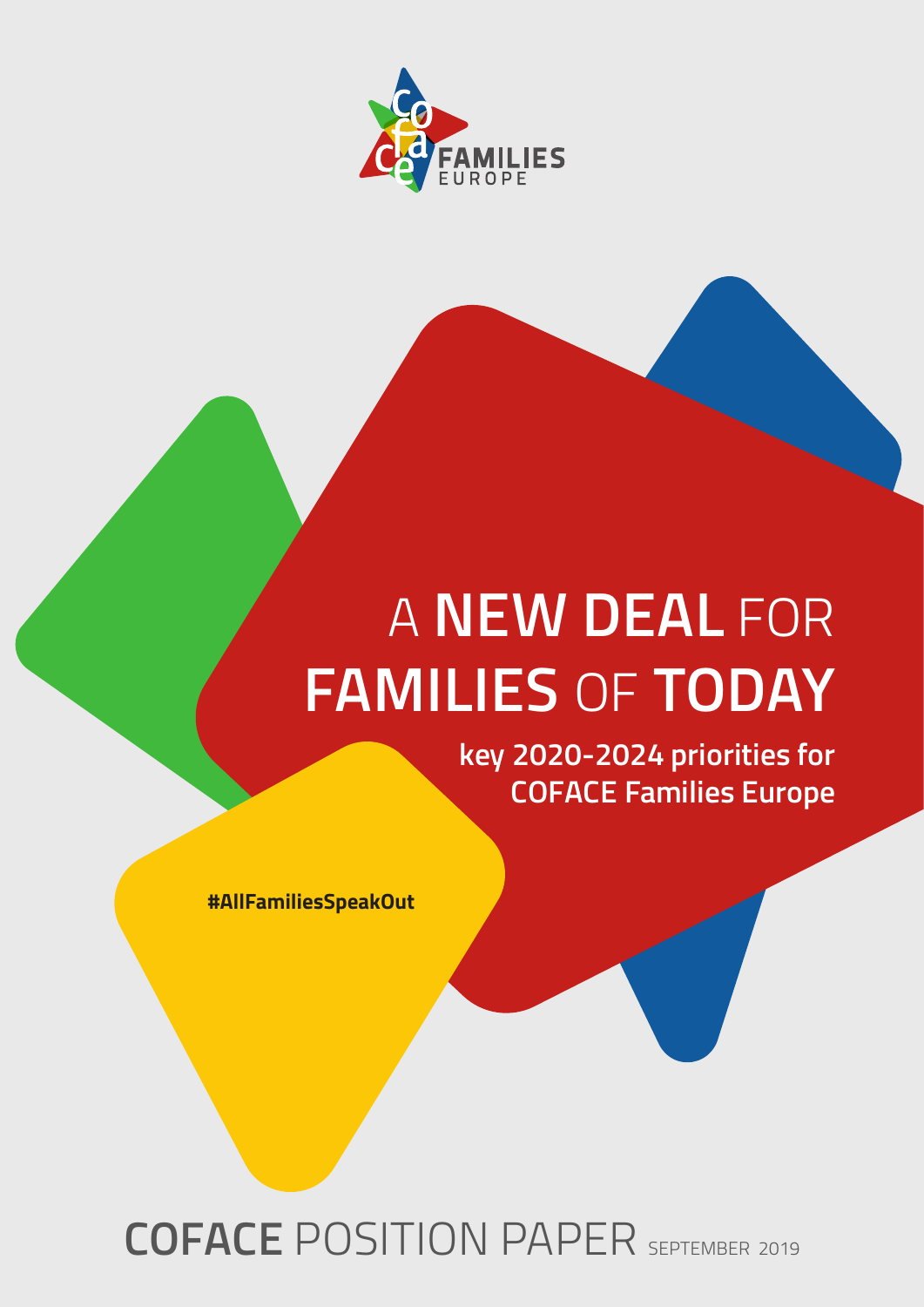

For further information about this paper and on COFACE Families Europe's stance on families, please contact:

[secretariat@coface-eu.org](mailto: secretariat@coface-eu.org)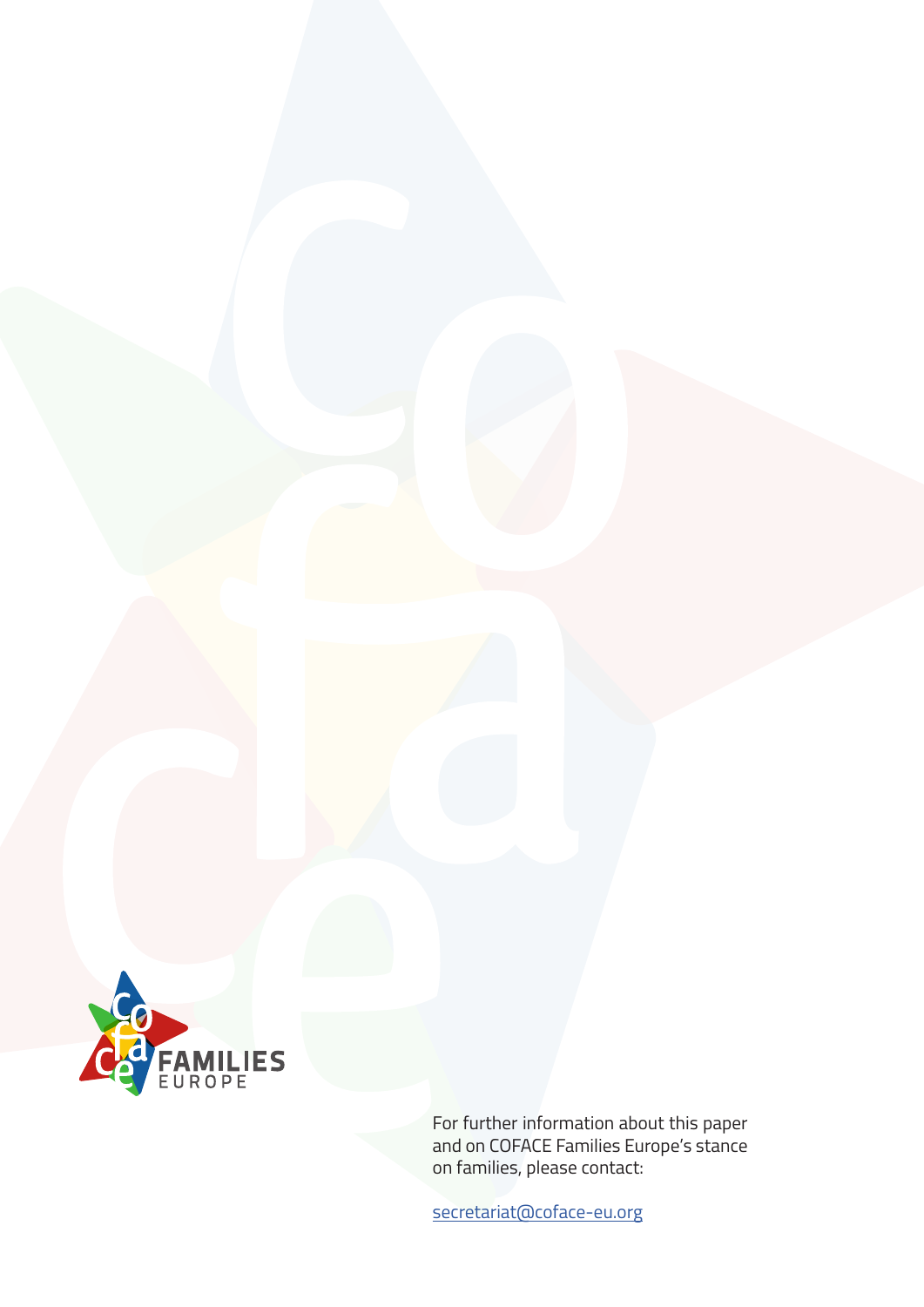

### **#AllFamiliesSpeakOut**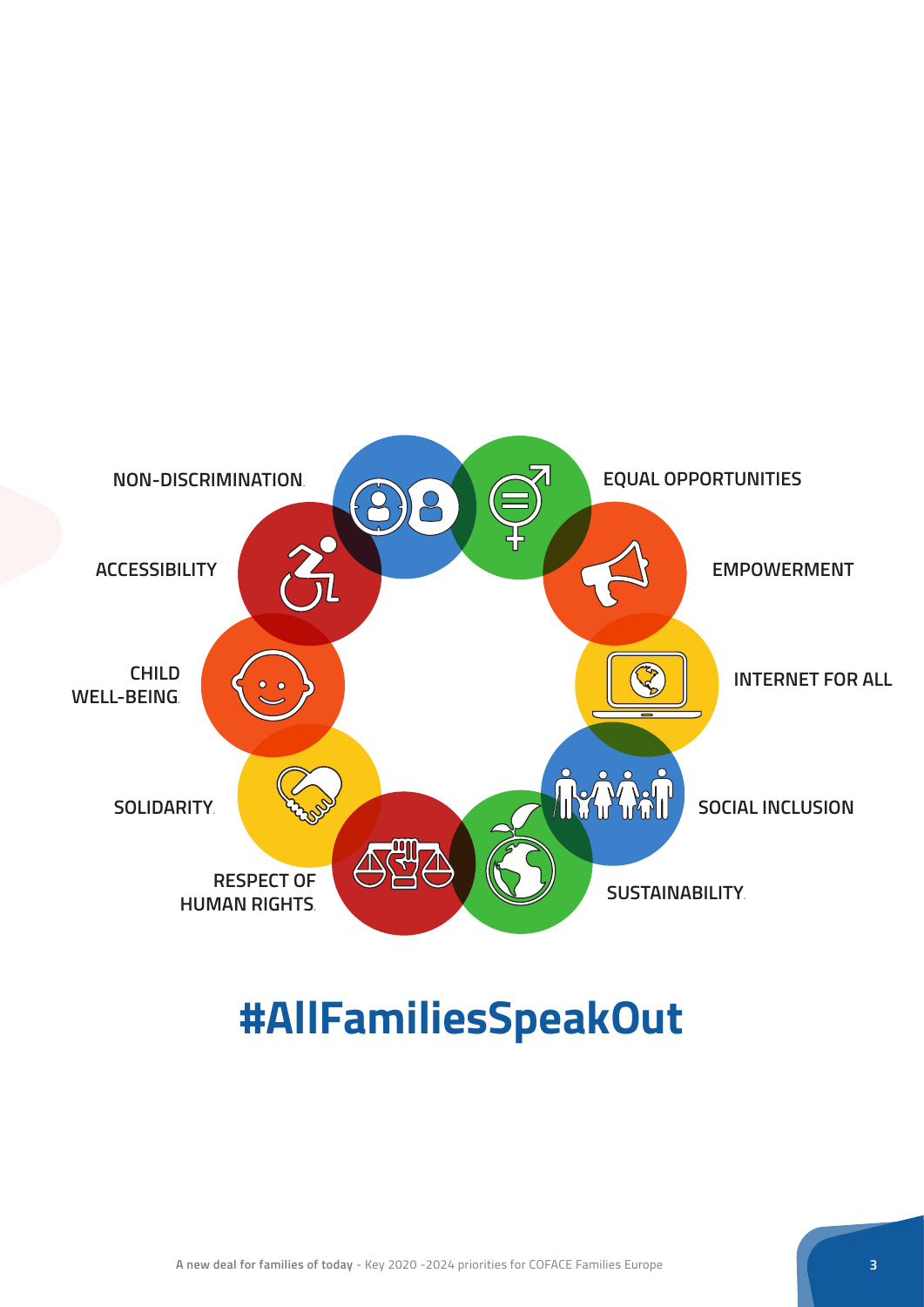## A **NEW DEAL** FOR **FAMILIES** OF **TODAY**

**key 2020-2024 priorities for COFACE Families Europe**

According to Esping-Andersen's "The Three Worlds of Welfare Capitalism" (1990), there are three key players in the production of welfare: the state, the market and family. The demographic transition and evolving family patterns, coupled with low economic growth, increasing digitalisation of our lives and an ever-changing labour market, are all **structural factors placing pressure on families**. While fiscal consolidation reduces the resources available for social programmes, there is an urgent need to design welfare policies towards a smart social safety net based on access to adequate resources, services and time.

**COFACE Families Europe is ready to address these challenges in partnership with the European Union, in an attempt to find sustainable and lasting solutions**  for the future. We are ready for a serious cross-party rethink of democratic public policy and budgets to make the economic system work for society.This **list of key short-term demands to be achieved by the new European Commission from 2020-2024**, are to be seen as concrete steps to meet the long-term goals of the European Pillar of Social Rights and the 2030 Sustainable Development Goals.

They reflect the needs and challenges of families of today and call for a mix of European actions (policy, law, funding, benchmarking, innovation) to drive real change. **These recommendations are addressed at EU-level policy-makers in the European Commission, European Parliament and Council of the EU**, from whom we expect joint leadership to ensure tangible results for Europe's citizens in the next 5 years. It is on this basis that we will measure and monitor the results of European Union actions.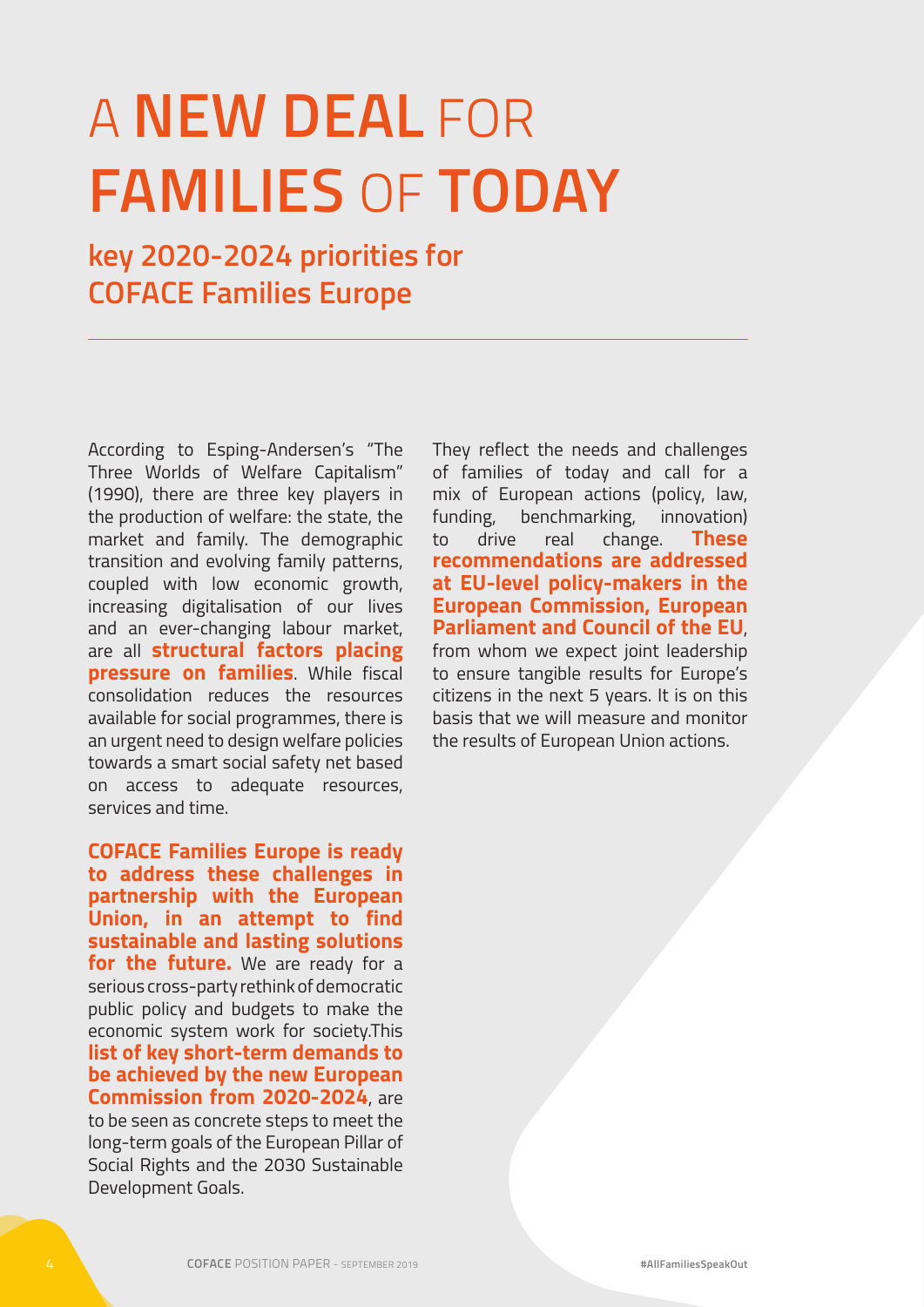## **Recommendations**

| I.    | A Europe recognising ALL family forms without discrimination.                                                                                                                                                         | 6               |
|-------|-----------------------------------------------------------------------------------------------------------------------------------------------------------------------------------------------------------------------|-----------------|
| ΙΙ.   | A Europe which believes in equal opportunities for all families,<br>with a special focus on equality between women and men, as<br>a cornerstone for achieving reconciliation between family and<br>professional life. | $\overline{7}$  |
| Ш.    | A Europe which invests in child well-being, shaping a healthy<br>society, environment and economy fit for children.                                                                                                   | 8               |
| IV.   | A Europe which promotes the participation of all families and<br>children, with a special focus on persons with disabilities and<br>their families, to all areas of life.                                             | 9               |
| V.    | A Europe which empowers all families and gives them a voice<br>to act as citizens, consumers, and workers, with strong support<br>for European and national civil society organisations.                              | 10              |
| VI.   | A Europe which harnesses the transformative power of<br>technology and promotes an Internet for All.                                                                                                                  | 11              |
| VII.  | A Europe which tackles poverty and social exclusion of<br>families and their members, through access to resources and<br>community-based services.                                                                    | 12 <sub>2</sub> |
| VIII. | A Europe which promotes intergenerational solidarity, with full<br>support and recognition of the role of family carers.                                                                                              | 13              |
| IX.   | A Europe which respects human rights and advances the rights<br>of ALL families and their members.                                                                                                                    | 14              |
| Х.    | A Europe which makes the 2030 Sustainable Development<br>Goals a reality.                                                                                                                                             | 15 <sub>1</sub> |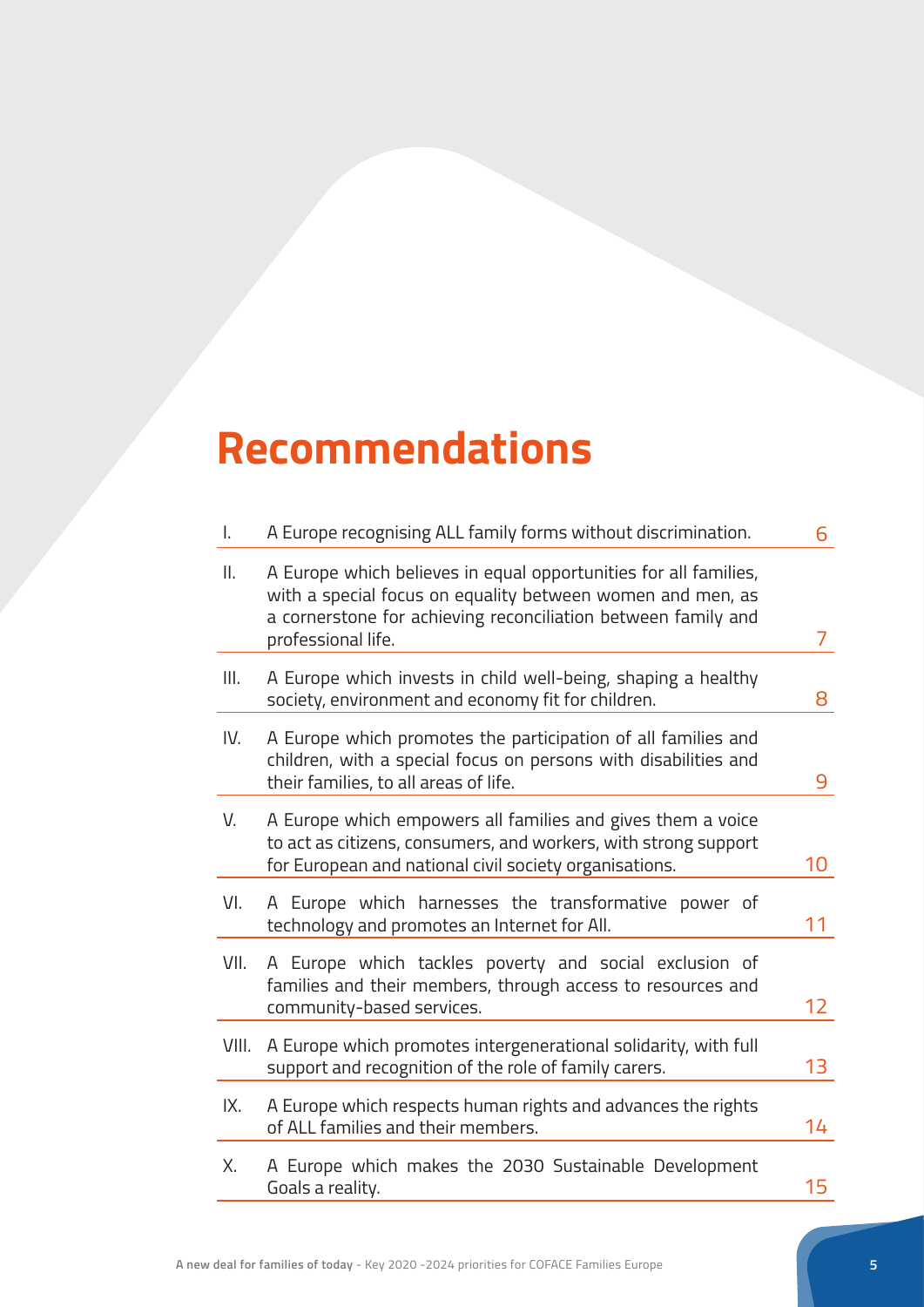### **I.** A Europe recognising ALL family forms without discrimination.



#### **NON-DISCRIMINATION:**  A Europe recognising ALL family forms.

- $\rightarrow$  Ensure recognition and targeted support to the wide diversity of families with a special focus on one-parent families, large families, families of persons with disabilities, rainbow families, and families in vulnerable situations; and further impulse sociological research on new family forms and needs.
- $\blacktriangleright$  Ensure laws integrate family diversity by legally recognising all family structures, inserting the notion of equivalent second parent in national law through the transposition of the EU work-life balance directive.
- $\rightarrow$  Empower immigrant families and lead in ensuring a human response to global migration, for the benefit and protection of all those involved, and break down barriers to EU free movement for all families. Use the 2019 COFACE paper on Building Inclusive Societies to build future action.
- $\rightarrow$  Tackle stereotypes at all levels through inclusive EU policies, by supporting COFACE (e.g. #ToysAndDiversity) and other civil society campaigns which promote diversity and non-discrimination and by raising awareness of different societal and corporate stakeholders (manufacturers, advertisers, media, schools, parent associations) of their responsibility in making or breaking stereotypes in early childhood.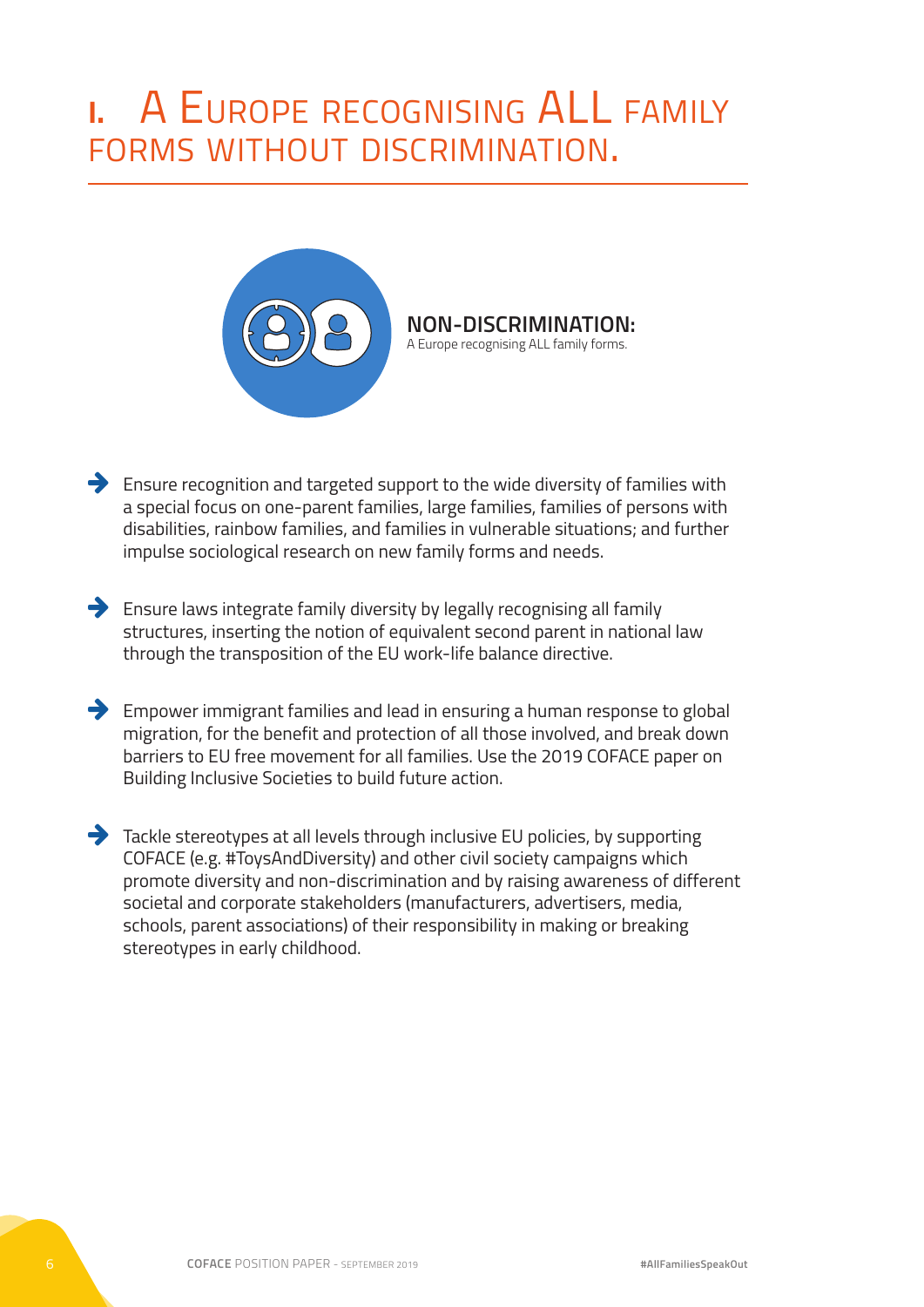**II.** A EUROPE WHICH BELIEVES IN EQUAL opportunities for all families, with a special focus on equality between women and men, as <sup>a</sup> cornerstone for achieving reconciliation between family and professional life.



#### **EQUAL OPPORTUNITIES:**

A Europe which believes in equality between women and men, as a cornerstone for achieving reconciliation between family and professional life.

 $\rightarrow$  Work towards a Reconciliation Economy (as referred to in the 2017 COFACE paper Families on the Edge), based on a mix of EU policies and awareness-raising campaigns, to close the gender care gap and boost gender equality in the labour market. Recognise the important role of civil dialogue and social dialogue in the transposition of the EU work-life balance directive: COFACE Families Europe and the European Alliance of NGOs on Work-Life Balance must be consulted and actively involved; and the social partners must be encouraged to secure collective agreements on Work-Life Balance to drive change in workplace culture towards a family-friendly economy.

 $\rightarrow$  Actions must be backed by boosting gender-sensitive research on families and households. Continue promoting evidence-based policies through different tools (e.g. Work-Life balance Index, develop indicators to monitor men leaves, reports on gender equality) and consolidation of the indicators in the EU Social Scoreboard. Furthermore, ensure that work-life balance remains a key priority in the European Structural and Investment Funds post-2020 to support innovation and upward national reforms.

 $\rightarrow$  Support employment of mothers and fathers, as primary carers, by implementing COFACE recommendations for a New EU Deal for Childcare, through a concrete roadmap (policy, funding and targets) for boosting services to children below 3 years of age. This roadmap must pave the way to gradually move towards a right to inclusive and quality early childhood education and care (ECEC) for all families - regardless of their economic situation - to close the gap between the end of well-paid leave and legal entitlement to ECEC.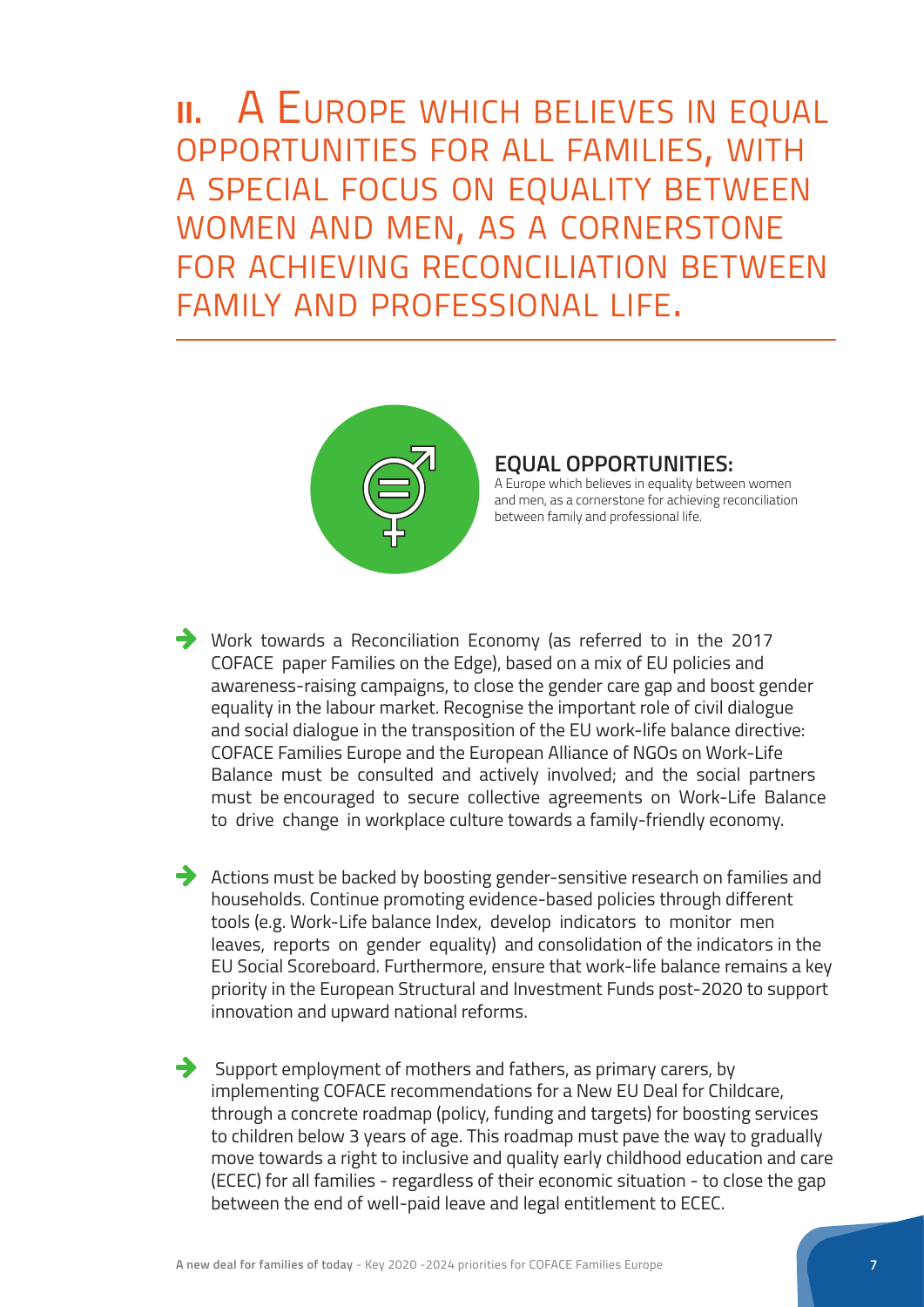#### **III.** A Europe which invests in child well-being, shaping <sup>a</sup> healthy society, environment and economy fit for children.



**CHILD WELL-BEING:**  A Europe which invests in the health and education of children.

 $\rightarrow$  Build sustainable education systems which put children at the centre, by funding innovation and partnerships for knowledge transfer between school professionals and families (first educators). Acknowledge the role of education in building inclusive, diverse and sustainable communities in Europe, and ensure all schools have holistic programmes to prevent and address bullying (as recommended in the 2017 COFACE Peer Review report on Live Without Bullying).

- $\rightarrow$  Continue the work on the implementation of the 2013 European Commission Recommendation for Investing in Children around its three pillars of access to resources, access to services and children's right to participate, including support for parents as first carers and first educators in order to create a favourable family environment for child health and well-being.
- $\rightarrow$  Hold ad hoc expert group meetings with civil society on key issues impacting children's health, especially childhood obesity (marketing, front of pack labelling, product reformulation, nutrient profiles), and organize High Level events with national health ministries to push for coordinated action based on the conclusions and recommendations of the ad hoc expert group meetings.
- $\rightarrow$  Ensure full transposition/implementation of the Audio-Visual Media Services Directive, with a special focus on restricting marketing to children, and of the European General Data Protection Regulation to ensure data protection and privacy of children at all levels with clear regulator oversight of market innovations.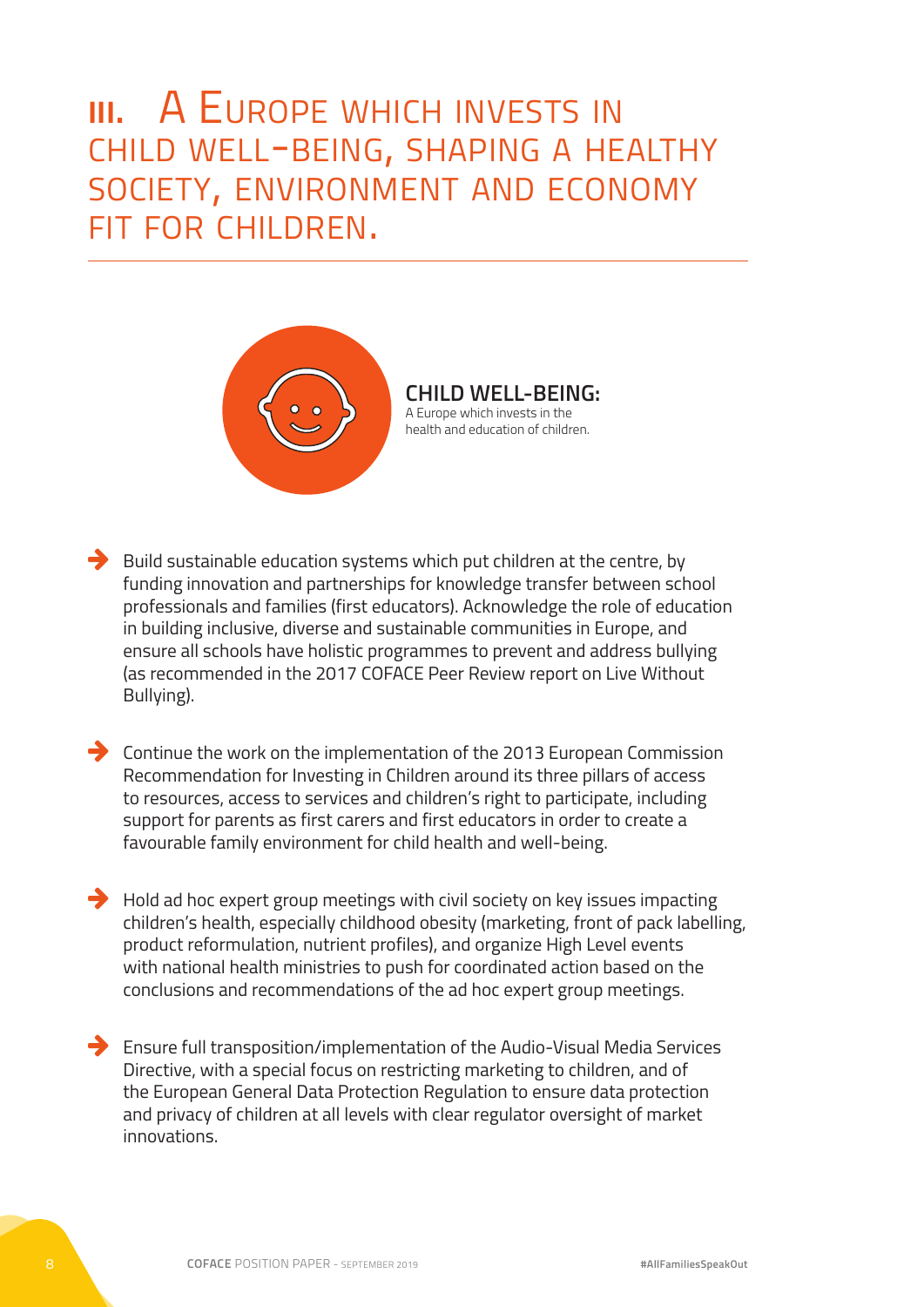**IV.** A Europe which promotes the participation of all families and children, with <sup>a</sup> special focus on persons with disabilities and their families, to all areas of life.



**ACCESSIBILITY:**  A Europe which promotes the participation of persons with disabilities and their families in all areas of life.

 $\rightarrow$  Adopt a comprehensive European Disability Strategy 2020-2030 that satisfies all the provisions of the UN Convention on the Rights of Persons with Disabilities (UNCRPD), highlighting the importance of family support, with a budget allocated for its implementation, and involving all EU institutions in its implementation and monitoring. Use the guidance of the COFACE Disability factsheet on the Family Dimension of the UNRCPD.

 $\rightarrow$  Foster the creation of inclusive education systems and labour markets through strong Country-Specific Recommendations in the European Semester, as an essential precondition for building inclusive societies.

 $\rightarrow$  Provide clear policy guidance instruments for the transition from institutional to community-based care, ensuring that investments and access to European funding is made conditional to promoting the shift to community-based care in line with UNCRPD article 19 on independent living.

 $\rightarrow$  Ensure a swift and ambitious transposition and implementation of the European Accessibility Act into national legislations, so it can bring a meaningful change in the life of persons with disabilities and their families across the EU.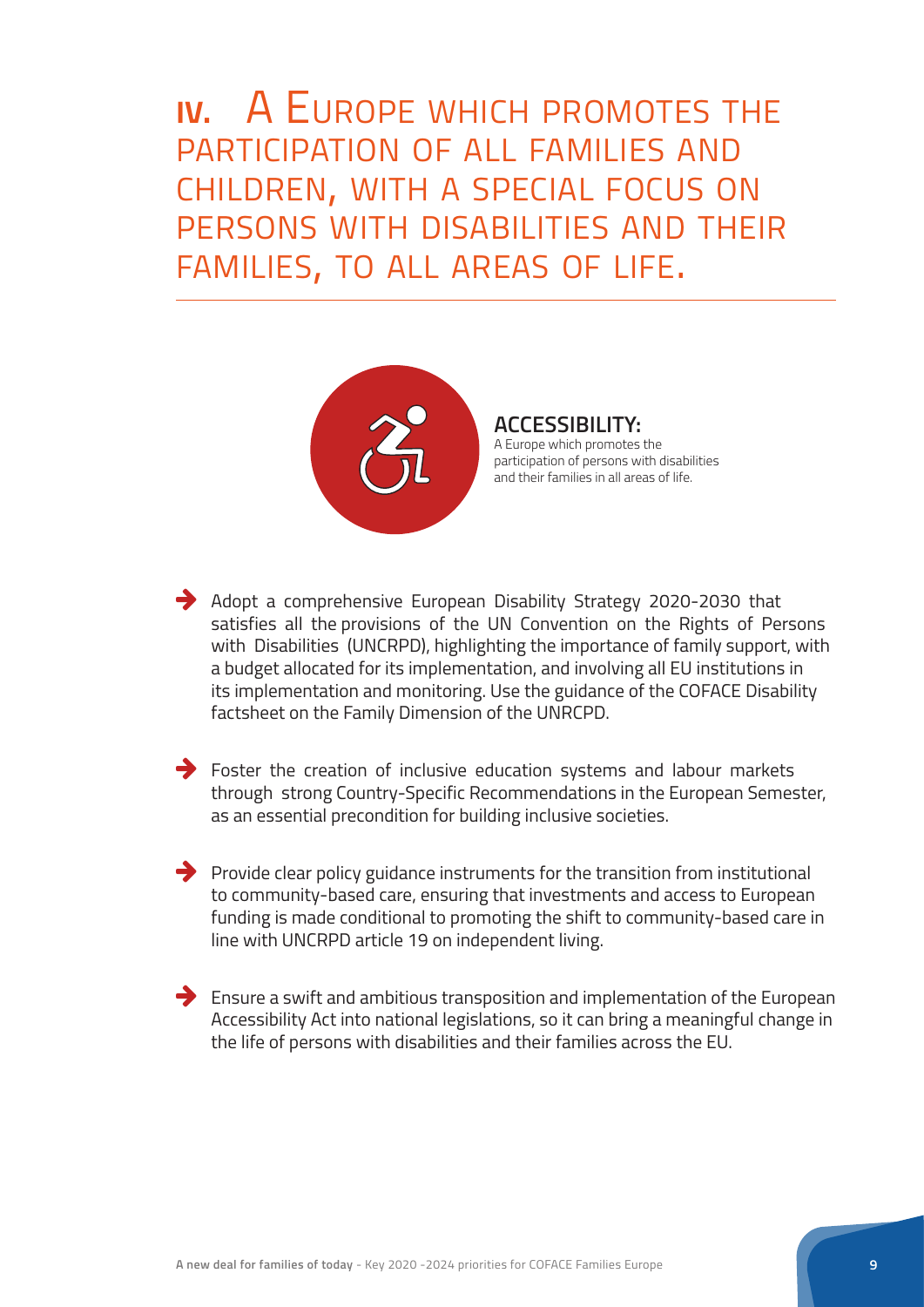**V.** A Europe which empowers all families and gives them a voice to act as citizens, consumers, and workers, with strong support for European and national civil society organisations.



#### **EMPOWERMENT:**

A Europe which gives a voice to ALL families to act as citizens, consumers, and workers, with strong support for European and national civil society organisations.

- $\rightarrow$  Prioritise civil dialogue and active citizenship in European Commissionled stakeholder groups to improve democracy, transparency, access to fundamental rights for all and trust of EU citizens in building a just and sustainable Europe.
- $\rightarrow$  Strengthen the European Code of Conduct on Partnership set up to ensure that civil society organisations are involved at all stages in the design and implementation of Partnership Agreements and programmes under the European Structural and Investment Funds.
- $\rightarrow$  Ensure that the revision of the Consumer Credit Directive is in line with the right to access basic, fair, affordable and quality financial services for all (financial inclusion), given that it is a fundamental requirement to participate in our modern societies.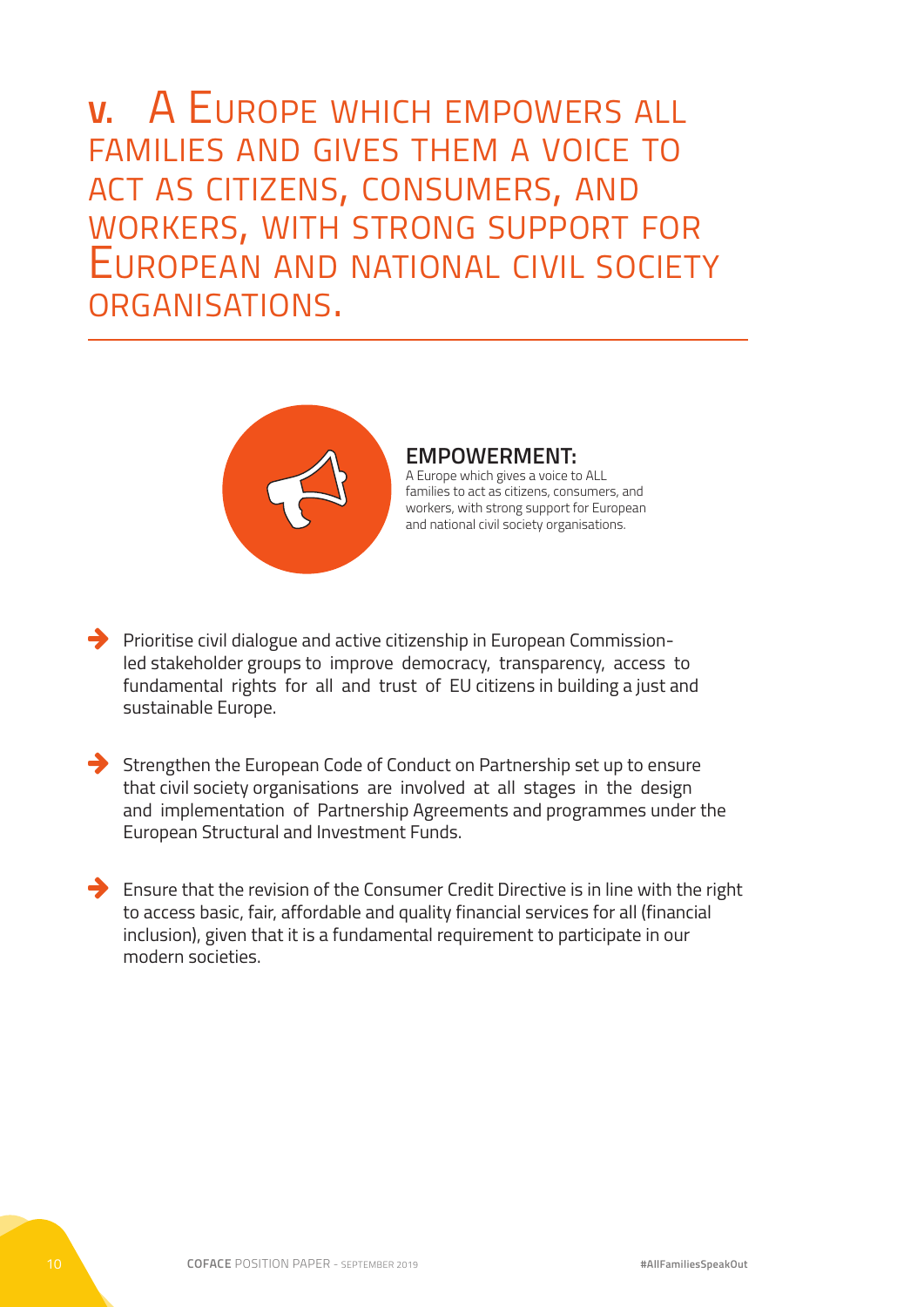### **VI.** A Europe which harnesses the transformative power of technology and promotes an Internet for All.



**INTERNET FOR ALL:**  A Europe which harnesses the transformative power of technology.

 $\rightarrow$  Develop a mix of regulation, self-regulation and education measures to address transformative technological developments and to support digital citizenship through the implementation of the 13 COFACE Digitalisation principles: non-discrimination in access to digital services, access to the Internet, competences and skills, digital parenting, respect of human rights in the digital space, transparency, privacy and data protection, (cyber)-security, user control, health and well-being, and democratic participation as well as democratic internet governance.

 $\rightarrow$  Invest in a better Internet for kids where their rights and needs are respected, notably by harnessing digital citizenship as a general framework for the implementation of existing EU regulation (such as the AVMSD or the GDPR), and by supporting civil society organisations like COFACE to sustain a strong voice in shaping and reviewing upcoming European policy frameworks.

 $\rightarrow$  Include societal and ethical considerations in the regulation of online business models and technology, especially in algorithms or so called "artificial intelligence", and mainstream these in all European Commission Directorates given the global impact of these technological developments (discrimination, automation, etc).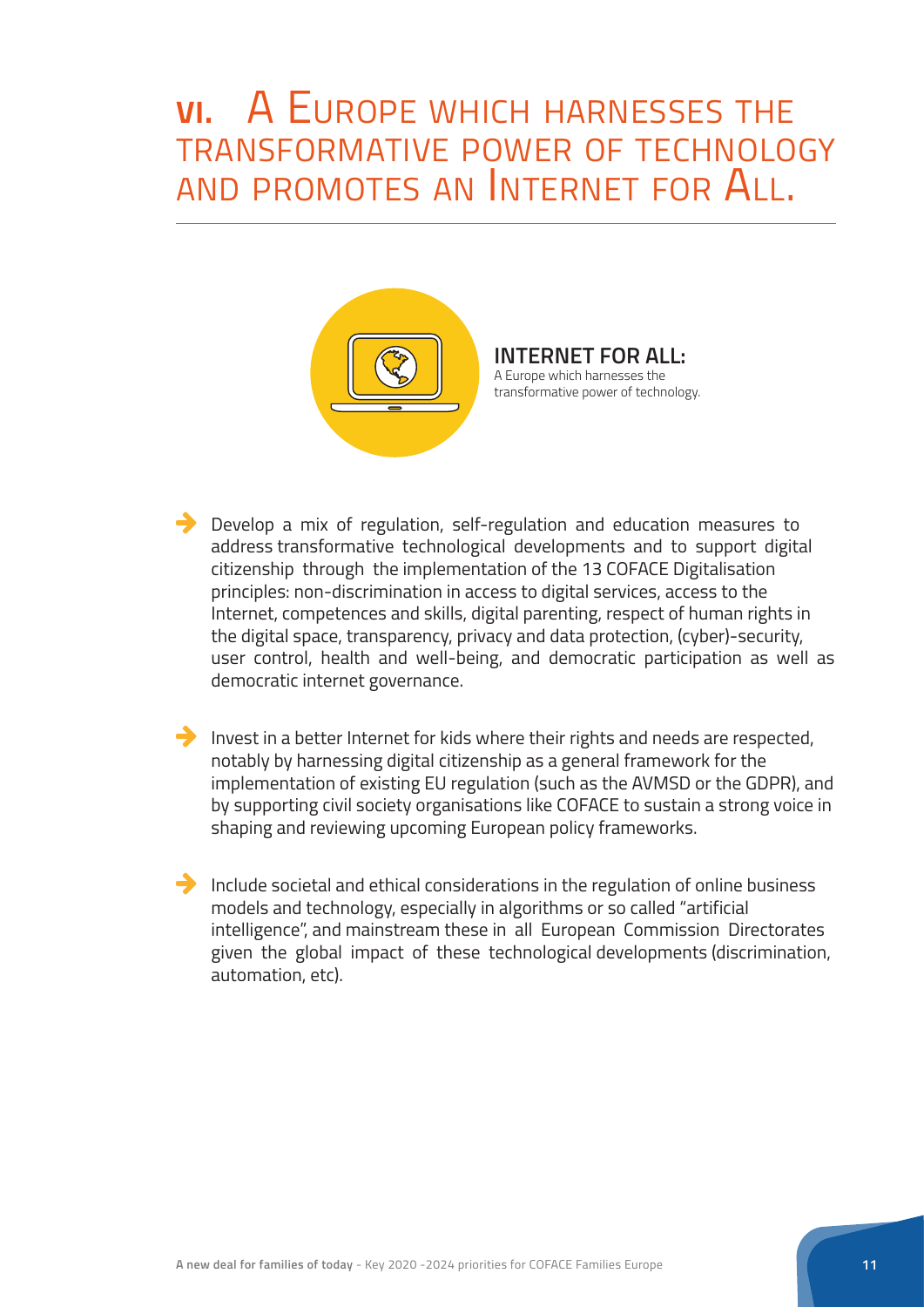#### **VII. A EUROPE WHICH TACKLES POVERTY** and social exclusion of families and their members, through access to resources and community-based services.



**SOCIAL INCLUSION:**  A Europe which tackles poverty and social exclusion of families and their members, through access to resources and community-based services.

 $\rightarrow$  Continue the work of investigation on the feasibility of a European Child Guarantee, including a focus on guaranteeing access to early childhood education and care ensuring positive health outcomes for children in the first 1001 critical days of their life.

 $\rightarrow$  Recognise access to energy as a basic human right and a public good that must be protected through effective policy and legislation and ensure the involvement of civil society in the transposition of the Clean Energy for All Europeans package.

 $\rightarrow$  Strengthen national financial support mechanisms for families to have decent living standards that would allow them to live in dignity and avoid the risk of poverty namely through:

- **•** Access to decent wages and closing the gender pay gap
- **•** Fairer and more equitable tax systems
- **•** Removing implicit bias from indirect taxation ( e.g. VAT)
- **•** Child/ family benefits and other forms of income support to face different expenses (eg. childcare, school material, healthcare, disabilities and chronic illnesses)
- **•** Adequate payment of family leaves, regardless of the type of leave, as a key element to ensure non-discrimination of workers based on economic conditions of the family.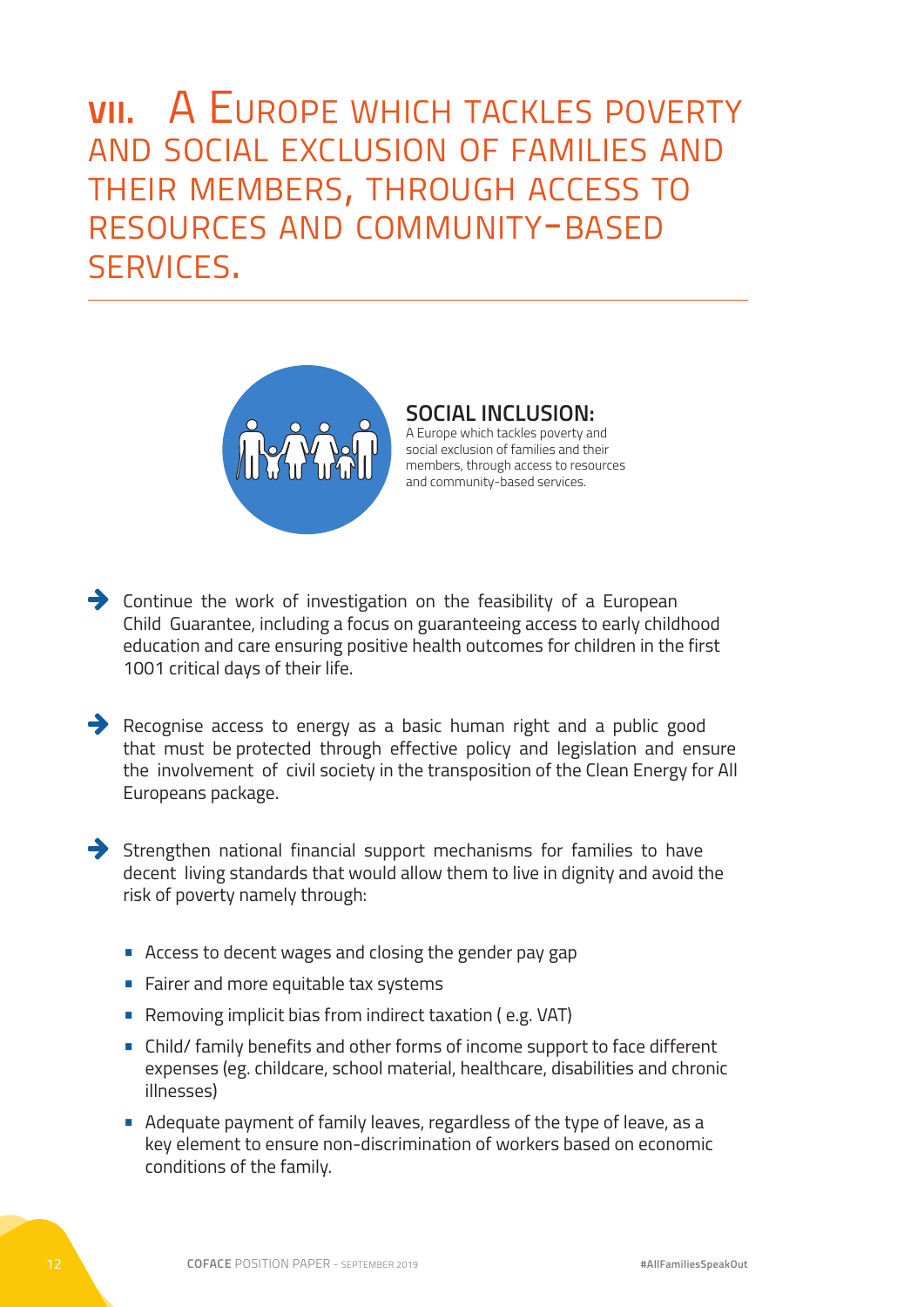### **VIII.** A Europe which promotes intergenerational solidarity, with full support and recognition of the role of family carers.



**SOLIDARITY:**  A Europe which promotes intergenerational solidarity, with full support and recognition of the role of family carers.

 $\rightarrow$  Adopt and consolidate legal measures to improve the social protection of family carers and of persons in need of care, and include family carers as a target group in the European Social Fund Plus. Integrate the recommendations of 1000+ carers across 16 countries (*2017 COFACE Who Cares study*) in the design and review of public policy and support services under the new 2021- 2027 budget.

 $\blacktriangleright$  Develop a European care package under the European Pillar of Social Rights including policy reforms towards a more holistic long-term care, taking the 10 measures outlined in the *European Charter of Family Carers* as a starting point.

 $\rightarrow$  Develop harmonized and comprehensive definitions, indicators (including in the EU Social Scoreboard) and corresponding European targets on long-term care to assess the affordability, the accessibility, the quality and the availably of care and support services (see recommendations in the COFACE paper on the *Family Dimension of Long-term Care*).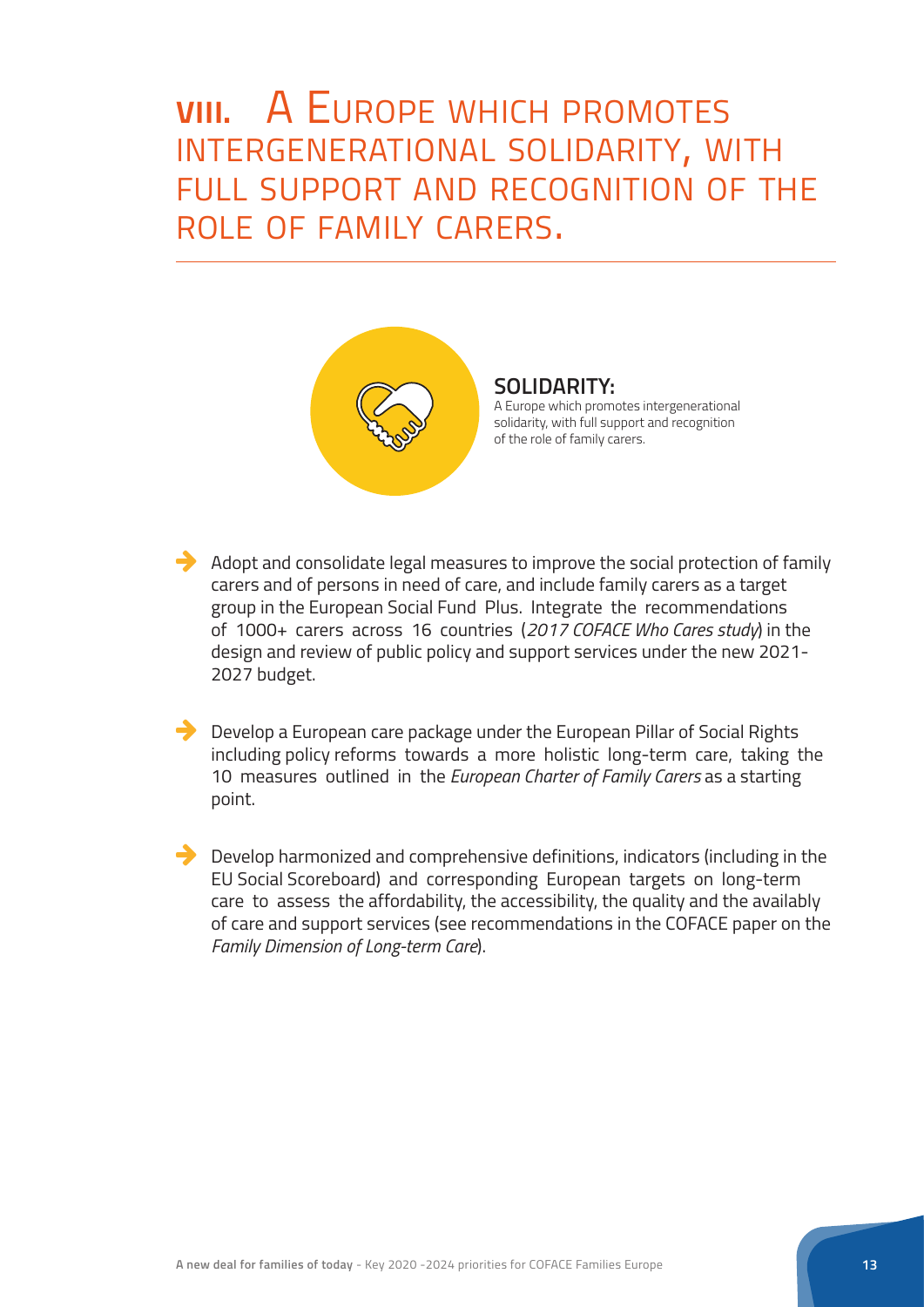#### **IX.** A Europe which respects human rights and advances the rights of ALL families and their members.



#### **RESPECT OF HUMAN RIGHTS:**  A Europe which advances the rights of ALL families and their members.

 $\rightarrow$  Public policies and legislative measures should ensure that all European citizens and residents enjoy the same level of protection and can exercise their fundamental rights and freedoms, under the principle of self-determination and human dignity.

- $\rightarrow$  The rights of the child are part of human rights: rights that the EU and EU countries must respect, protect and fulfil, acknowledging that according to the UN Convention on the Rights of the Child, a child is every person below 18 years of age.
- $\rightarrow$  As party to the UN Convention on the Rights of Persons with Disabilities, the EU must implement the Convention for matters of EU competence, including EU legislation and public policy, and promote, protect and monitor the UNCRPD in EU Member States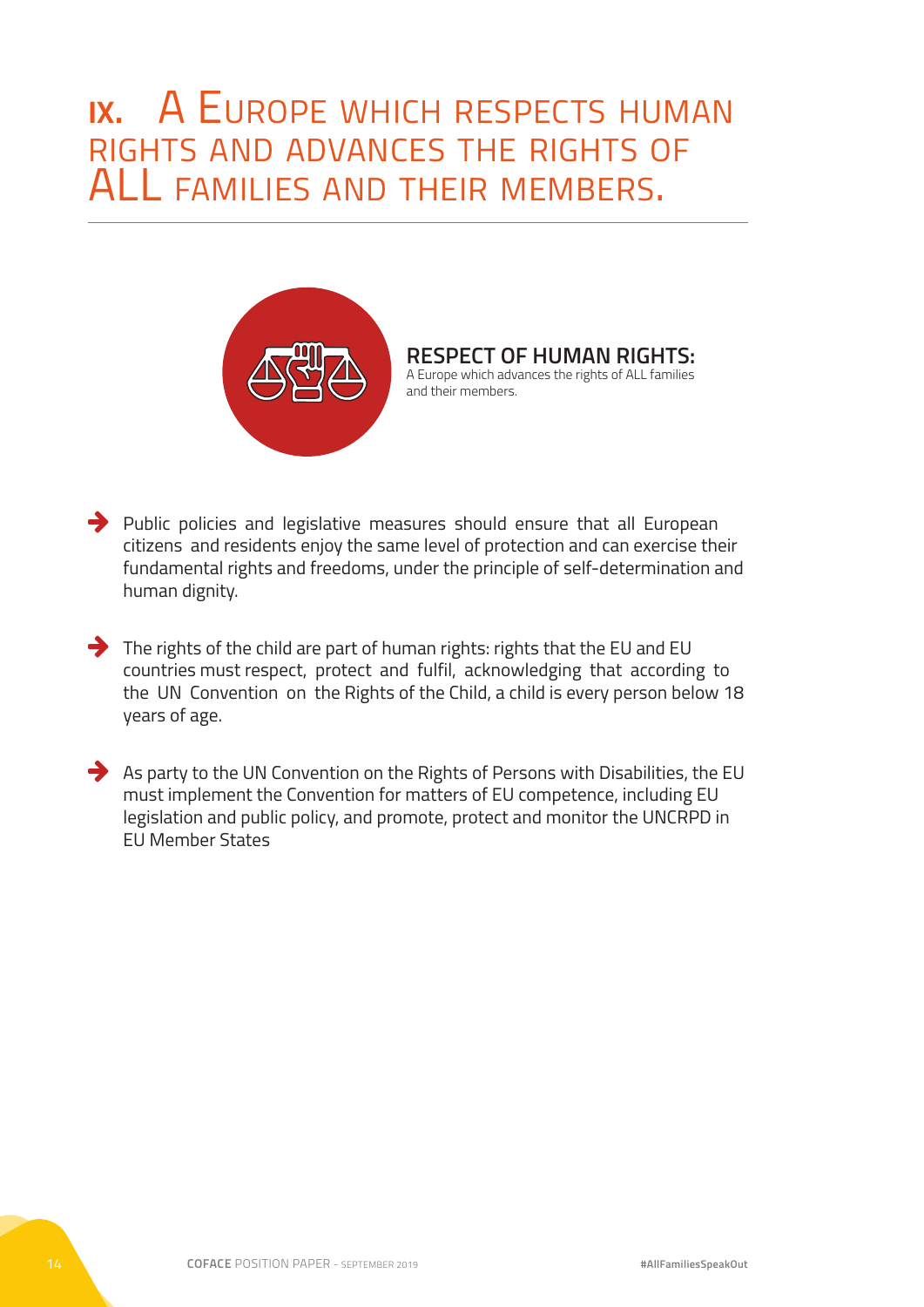### **X.** A Europe which makes the 2030 SUSTAINABLE DEVELOPMENT GOALS RFAI ITY.



**SUSTAINABILITY:**  A Europe which wants to make the 2030 Sustainable Development Goals a reality.

**Concerned about climate change and its impact, COFACE Families Europe** as active member of the European multi-stakeholder platform on the implementation of the Sustainable Development Goals (SDGs), supports the mainstreaming of the SDGs throughout European policy-making through a clear 10-year action and implementation strategy 2020-2030.

 $\rightarrow$  Break out of mainstream economic models, which are starving public services and leading the European Union and the whole world economy into a recession, by examining alternative models in order to make sure that the economic system serves society; and by redirecting the European Semester towards a socially and environmentally sustainable economic growth strategy.

 $\rightarrow$  Families want a healthy environment for their children to thrive and attain decent standards of health, development and physical integrity, by accelerating a socially just transition to renewable energy supply which is clean, affordable and supports community ownership, and ensuring that European environmental standards meet the needs of children.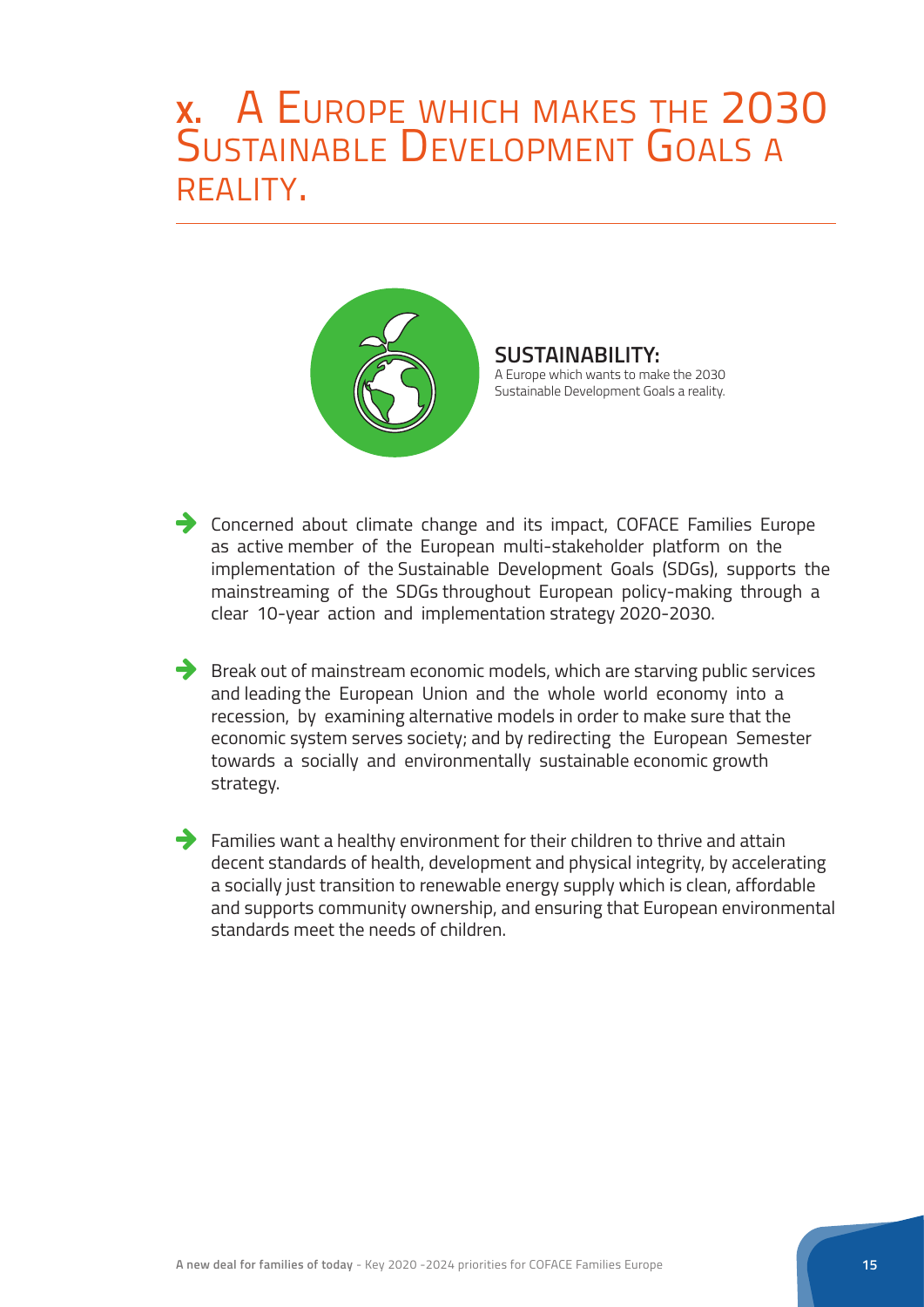### **REFERENCES**

Building Inclusive Societies – First steps to bridging the gaps between family, education and migration policies (2019)

Families on the edge: building a comprehensive European Work-Life balance reality (2017)

A new EU deal for childcare (2018)

Peer review report on "Live Without Bullying" (2017)

The Family Dimension of the United Nations Convention on the Rights of Persons with Disabilities – Factsheet (2012)

Digitalisation Principles (2018)

«Who Cares?» Study on the challenges and needs of family carers in Europe (2017)

European Charter for Family Carers (updated in 2017)

Long-term care: the family dimension (2018)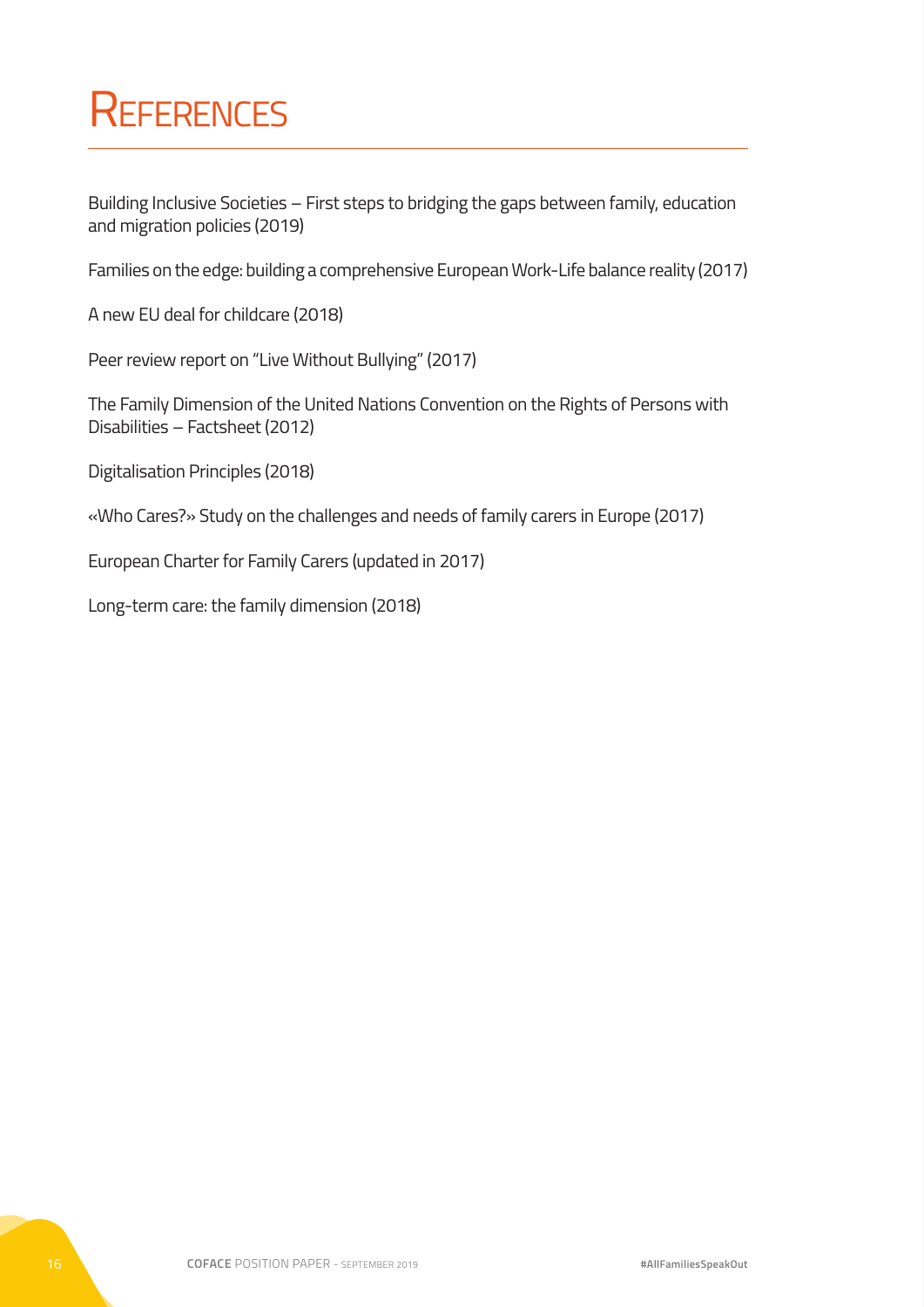#### **About COFACE Families Europe**

COFACE Families Europe has been involved for 60 years in building a strong social, family friendly Europe. It brings forward the voice of millions of families, gathering 50+ organisations from all over Europe. COFACE Families Europe advocates for strong social policies that take into consideration family needs and guarantee equal opportunities for all families. **More: [www.coface-eu.org](http://www.coface-eu.org)**